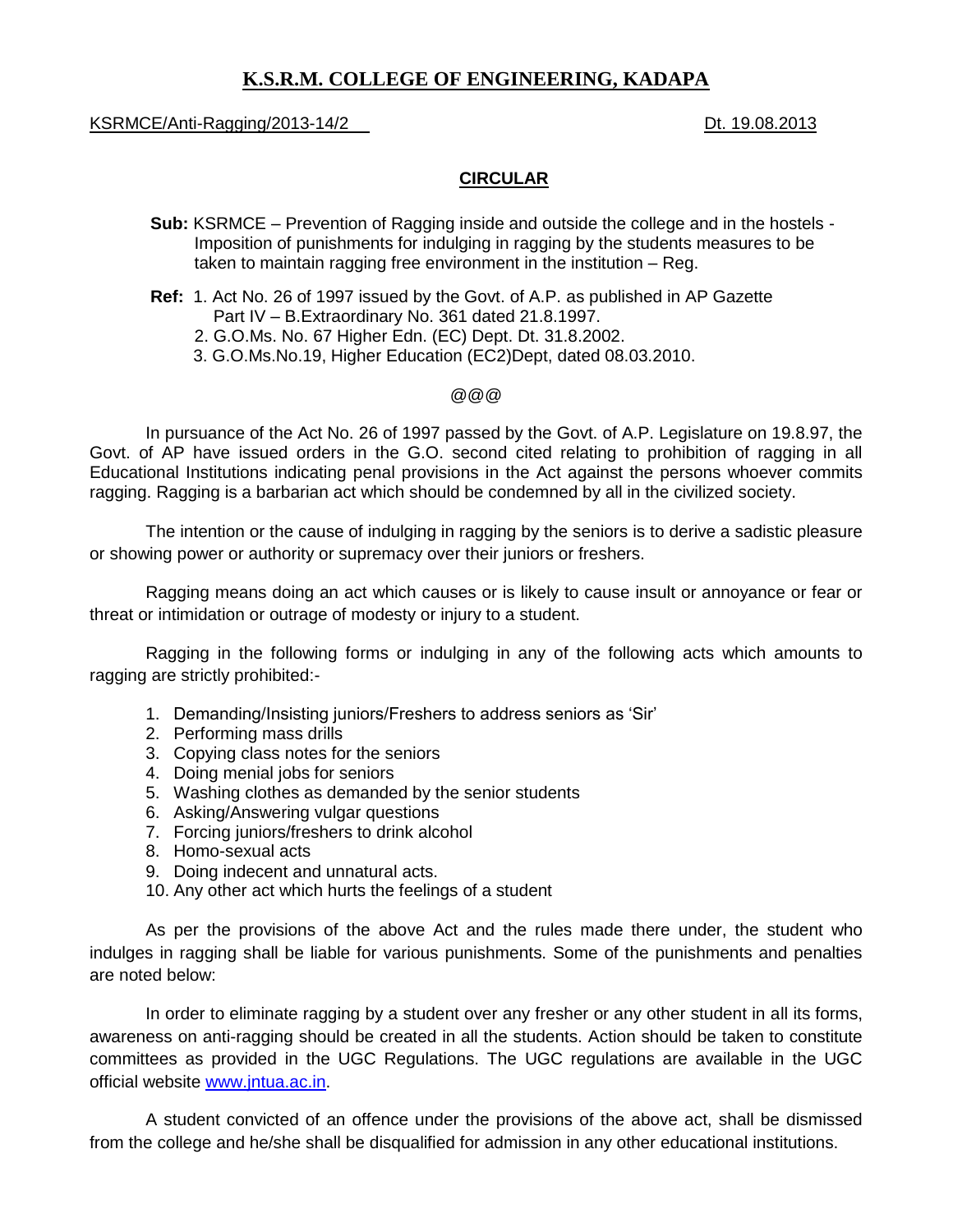# **Anti Ragging**

- 1. The extracts from the Act No. 26 of 1997 of Govt. of A.P. about Prohibition of Ragging in Educational Institutions are reproduced below which defines the ragging, type of ragging and also the penalties that go with it.
- 2. (e) 'Ragging' means doing an act which causes or is likely to cause insult or annoyance of fear or apprehension or threat or intimidation or outrage of modesty or injury to a student:
- 3. Ragging within or outside any educational institution is prohibited.

# **Penalty for Ragging**

- 4. Whoever, with the intention of causing ragging or with the knowledge that he is likely by such act to cause ragging, commits or abets ragging and thereby -
	- (i) teases or embarrasses or humiliates a student shall be punished with imprisonment for a term which may extend to six months or with fine which may extend to one thousand rupees or with both or
	- (ii) assaults or uses criminal force to or criminally intimidates a student shall be punished with imprisonment for a term which may extend to one year or with fine which may extend to two thousand rupees or with both; or
	- (iii) wrongfully restrains or wrongfully confines or causes hurt to a student shall be punished with imprisonment for a term which may extend to two years or with fine which may extend to five thousand rupees or with both; or
	- (iv) causes grievious hurt to or kidnaps or abducts or rapes or commits unnatural offence with a student shall be punished with imprisonment for a term which may extend to five years and with fine which may extend to ten thousand rupees or
	- (v) causes death or abets suicide shall be punished with imprisonment for life or with imprisonment for a term which may extend to ten years and with a fine which may extend to fifty thousand rupees.

# **Dismissal of student**

- 5. (1) A student convicted of an offence under section 4 and punished with imprisonment for a term shall be dismissed from the educational institution.
	- (2) A student convicted of an offence under section 4 and punished with imprisonment for a term of more than six months shall not be admitted in any other educational institutions.

# **Suspension of student**

- 6. (1) Without prejudice to the foregoing provisions, whenever any student complains of ragging to the head or manager of an educational institution, such head or manager shall inquire into or cause an inquiry to be made into the same forthwith and if the complaint is prima-facie found true, shall suspend the student or students complained against for such period as may be deemed necessary.
	- (2) The decision of the head or manager of the educational institution under sub-section (i) shall be final.

# **Abetment**

- 7. (1) If the head or the manager of an educational institution fails or neglects to take action in the manner specified in sub-section (i) of section 6, such person shall be deemed to have abetted the offence and shall be punished with the punishment provided for the offence.
	- (2) If a student commits suicide due to or in consequence of ragging, the person who commits such ragging shall be deemed to have abetted such suicide**."**

The Honourable Supreme Court in their orders dated 16.5.2007 in SLP(Civil) No.24295/2004 have desired to implement the recommendations made by the Committee headed by Dr. R.K. Raghavan for the prevention of ragging. Some of the recommendations made by the committee are: